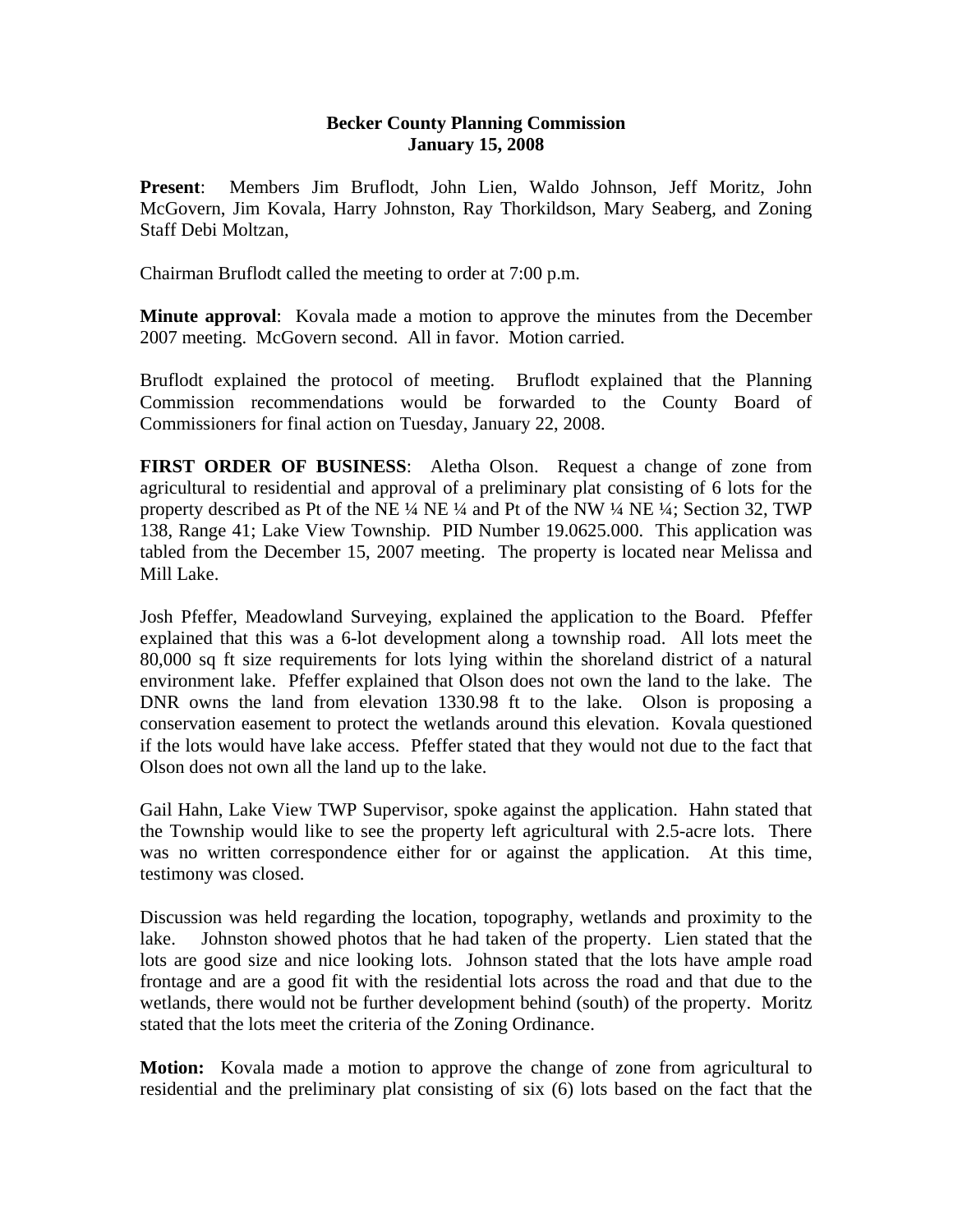request meets the criteria of the Zoning Ordinance and Subdivision Ordinance and is compatible with the surrounding area. Thorkildson second. All in favor. Motion carried.

**SECOND ORDER OF BUSINESS:** Holly and Judith Bergstrom. Request a conditional use permit to allow two dwellings on one parcel of land in an agricultural zone due to medical reasons for the property described as: Lot 4 East of CSAH #27 and N of TWP Road; Section 27, TWP 140, Range 40; Holmesville Township. PID Number 16.0176.000. The property is located on Momb Lake.

A letter had been received from Chris Heyer, representative for the applicant requesting postponement of the application.

**THIRD ORDER OF BUSINESS:** Philip and Nichelle Schloemer. Request a conditional use permit to allow horses on their property for personal use in an agricultural zone for the property described as: Pt NE  $\frac{1}{4}$  NW  $\frac{1}{4}$  and Lot 4 Beg at SE Cor NE  $\frac{1}{4}$  NW ¼ Th W 470 ft NE 780 ft SE 820 ft to Rd SW Al Rd to W Ln Lot 4; Section 12, TWP 138, Range 42; Lake Eunice Township. PID Number 17.0134.000.

Philip and Nichelle Schloemer explained the application to the Board. They own two horses, which they use for the Becker County Sheriff Posse. They own 11 acres.

Bruflodt questioned if they had plans for more horses. Schloemer stated that if there was a need, one more horse would be the most they would want on that acreage. Johnson questioned if they owned any land on the south side of the road. Schloemer stated that all their land is on the north side of the road. Johnston questioned if they would be opposed to a restriction to the number of horses they could have on the land. Schloemer stated that a number restriction would be fine.

Speaking in opposition to the application was William Rutherford, representing Pearl Lake Association, with concerns of run off into the lake. No one spoke in favor of the application. Written correspondence in favor of the application was received from James and Kathy Runger. At this time, testimony was closed.

Further discussion was held regarding the low area by the barn, manure storage, and run off. Johnson suggested that the manure be stored on high ground to avoid run off. Seaberg questioned if the existing fencing would be utilized. Schloemer stated that they would utilize the existing fencing plus expand the fence into the woods. Bruflodt suggested that Schloemers meet with the lake association to address their concerns.

**Motion:** Seaberg made a motion to approve a conditional use permit to allow a maximum number of three horses on the property based on the fact that the use would not be detrimental to the surrounding area. Moritz second. All in favor. Motion carried.

**FOURTH ORDER OF BUSINESS:** William and Teresa Jensen. Request an after the fact conditional use permit to operate a commercial transportation/trucking business in an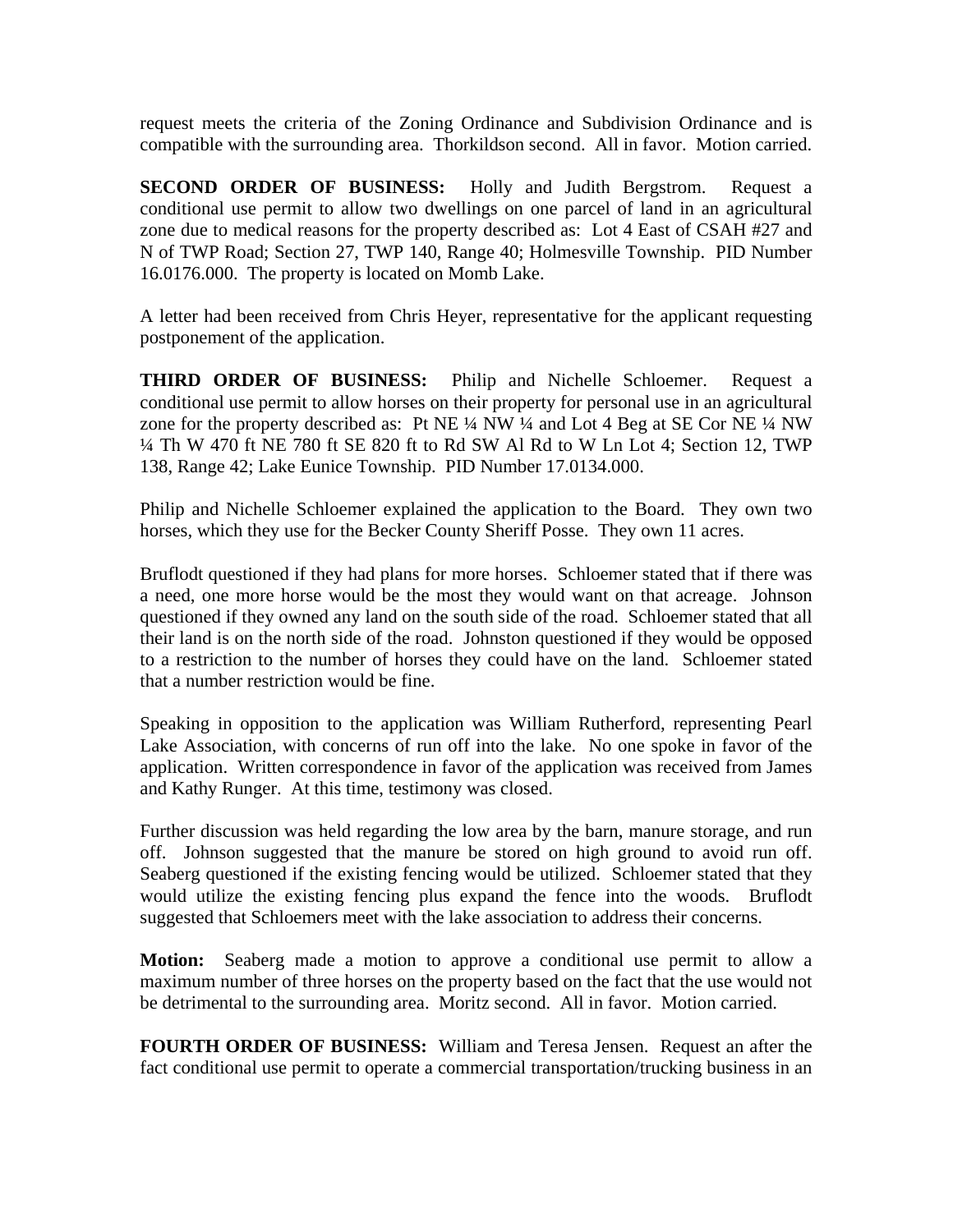agricultural zone for the property described as:  $E \frac{1}{2}$  of SW  $\frac{1}{4}$  of SE  $\frac{1}{4}$ ; Section 4, TWP 140, Range 36; Osage Township. PID Number 21.0011.010.

William and Teresa Jensen explained the application to the Board. Jensen explained that they bought the property four years ago. At that time, Jensen was an independent trucker and owned his own truck. Since then, he has expanded to four trucks, six trailers, and four employees. Jensen services his own trucks at his residence.

Bruflodt questioned what type of hauling he did. Jensen stated that he owns flatbeds and hauls anything that can be hauled on a flatbed. Johnson questioned where the trucks park in the spring. Jensen stated that most of the trucks are empty when they come to his property. Kovala stated that he has contacted two the supervisors for Osage Township, who don't have a problem with the application.

No one spoke in favor of the application. No one spoke against the application. Written correspondence was received from Maureen Gibbon and Jeff Jones; and Ray and Debra Johnson, all with concerns about the road and traffic. At this time, testimony was closed.

Discussion was held regarding the traffic, road conditions, weight restrictions and location. The Board questioned Jensen on what his future intentions were for his business. Jensen stated that his operation would not be any larger than what it is. Jensen further stated that most of the trucks are not on the property during the week, most leave Sunday or Monday and return home Friday or Saturday. Lien felt that this request is a good fit in this location providing there is no expansion. Kovala stated that these trucks would not change of current condition of CSAH 48. Johnson felt that the fall harvest puts more pressure on CSAH 48 than these trucks.

**Motion:** Kovala made a motion to approve an after the fact conditional use permit to allow a commercial transportation/trucking business based on the fact that the use would not be detrimental to the surrounding area with the stipulations: the maximum number of semi tractors to be on the property is five (four of which are owned by Jensen); and the maximum number of trailers to be on the property is seven (six of which are owned by Jensen). Johnston second. All in favor. Motion carried.

**FIFTH ORDER OF BUSINESS:** Final Plat of Grand View Estates of Nelson Lake.

This final plat if the First Supplemental Common Interest Community Plat for Common Interest Community Number 42; for a four plex and four units. This is in compliance with the original conditional use permit. Everything is in order for final approval.

**Motion:** Moritz made a motion to approve the final plat, First Supplemental Common Interest Community Plat for CIC Number 42, Grand View Estates, based on the fact that everything is in order for final approval. Lien second. All in favor. Motion carried.

**SIXTH ORDER OF BUSINESS:** Final plat of Boot Lake Heights.